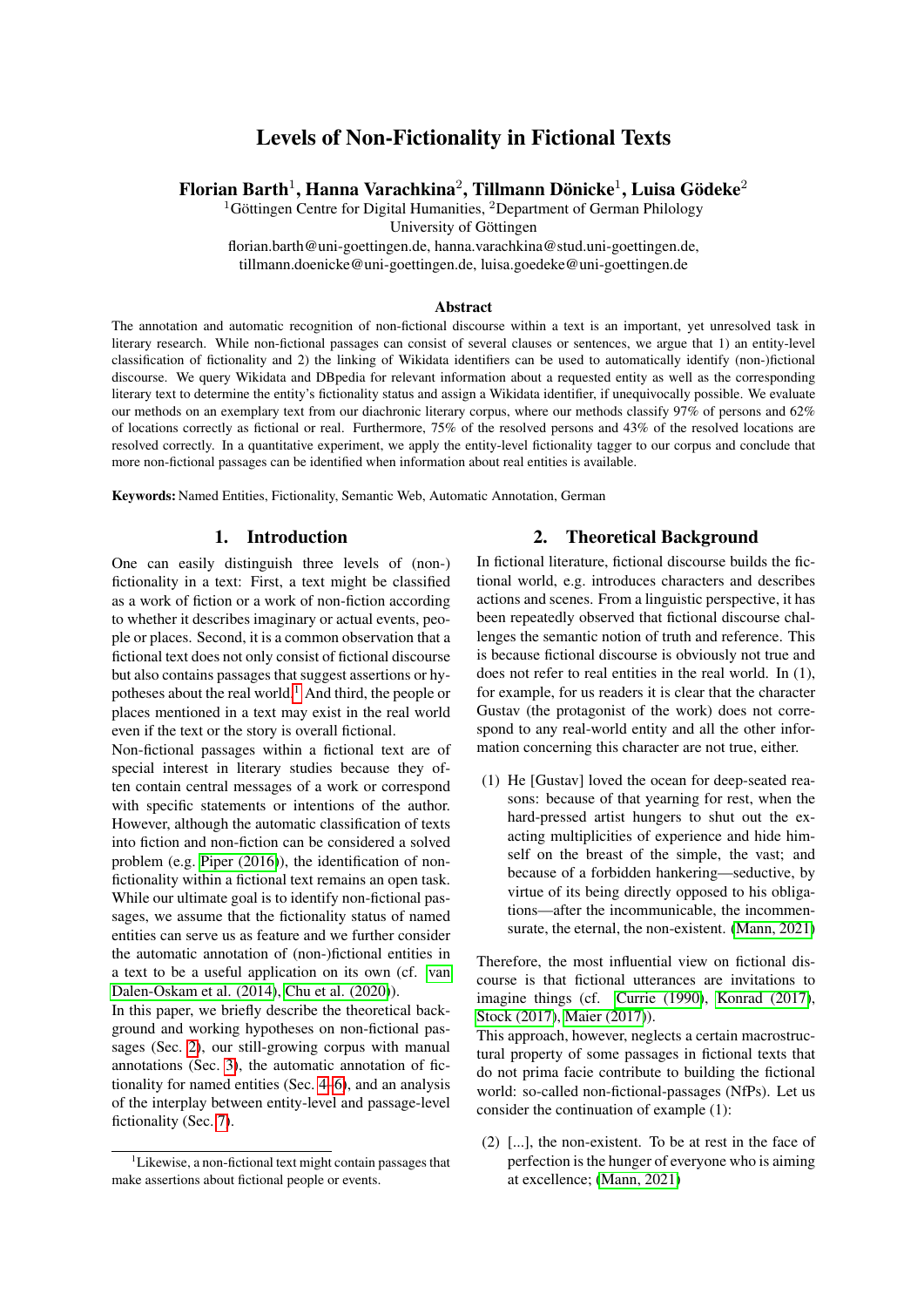The last sentence poses problems for the imagination hypothesis on the one hand and for the truth notion on the other: The utterance, after all, may indeed be true beyond the fictional world. Thus, unlike a purely fictional utterance, it obviously does not serve exclusively to create the fictional world. Therefore, it is misleading to assume this utterance to exclusively serve the imagination. From this, we conclude that fictional works can consist of both fictional and non-fictional discourse.

Non-fictional discourse in itself can come in different varieties. In our example, it is a kind of generic, aphoristic wisdom (cf. [Konrad \(2017\)](#page-5-3)). Another form of NfPs can refer to real places or people, sometimes with detailed descriptions apparently researched by the author, e.g. this description of a slaughterhouse in Berlin:

(3) In the northeast part of the city, from Eldenaer Strasse across Thaerstrasse across Landsberger Allee as far as Cotheniusstrasse along the Belt Line Railway, run the houses, halls, and stables of the slaughter- and stock-yards. They cover an expanse of 44.78 hectares, equal to 118.31 acres. Not counting the structures behind Landsberger Allee, 27,083,492 marks were sunk into its construction, [...]. (Döblin, 2003)

[Konrad \(2017\)](#page-5-3) argues that these two forms of NfPs are characterised by certain linguistic features, including generalisation/abstraction, researched details and technical language. In addition to various forms of generalisation, we consider immigrant objects [\(Parsons, 1981\)](#page-5-6) to be crucial, i.e. objects that migrated from the real world to the fictional world.<sup>[2](#page-1-2)</sup> We therefore assume that non-fictional discourse mainly consists of generalisations and named entities referring to the real world.

#### 3. Data and Annotation

<span id="page-1-0"></span>We currently construct a diachronic corpus of German fictional literature from 1600 to 1950. Most of the texts originate from the KOLIMO corpus [\(Herr](#page-5-7)[mann and Lauer, 2017\)](#page-5-7), which is a subsample of prose texts extracted from TextGrid-Repository<sup>[3](#page-1-3)</sup> and Project Gutenberg [\(Reu, 2013\)](#page-5-8) encoded in TEI-XML and enriched with metadata such as identifiers from the Integrated Authority File (GND, German for "Gemeinsame Normdatei") for the author of each corpus record.<sup>[4](#page-1-4)</sup>

As of now, we annotated 22 texts (6,555 sentences). Our annotation procedure is as follows: Each text is first annotated by four out of six student assistants (in varying constellations), all having a background in German philology. Two annotators each annotate either non-fictional passages (NfPs) or generalising passages (GenPs), where we define a passage to span at

|      |   | Tagset Tags $\gamma$ (multi) $\gamma$ (binary) |     |
|------|---|------------------------------------------------|-----|
| NfP  |   | .73                                            | .79 |
| GenP | 6 | .65                                            | .68 |

<span id="page-1-5"></span>Table 1: Inter-annotator agreement considering subclasses (multi) or merging all classes into one (binary).

least one and potentially an open number of subsequent clauses. In a second step, the initial annotations are discussed and then confirmed, corrected or deleted by two researchers, yielding our gold standard.

The annotation of NfPs includes all passages that suggest assertions or hypotheses about the real world (considering the time when the text was written). An example is shown in (4), which is a free translation from [May](#page-5-9) [\(1888\)](#page-5-9). The boldfaced passage makes the assertion that confederate prisoners were interned in Fort Jefferson at the time of the story. Since this makes a reference to events during the American Civil War, which the author presumably had knowledge of, the assertion can be understood to be about real world's Fort Jefferson. Note that Fort Jefferson is not called by name in the boldfaced passage but referenced by the anaphoric pronoun *this*. In such cases, where some context is required to properly interpret an NfP, we additionally annotate a larger span (with a separate tag) that includes the NfP and the minimal reference context (underlined in the example). Although the first sentence mentions two real-world entities, *Tortuga* and *Fort Jefferson*, we do not consider it to be non-fictional discourse because it describes fictional events and does not suggest assertions about the real world.

(4) The storm had driven our ship against the Tortugas, against the island on which Fort Jefferson is located. Confederate prisoners of war were interned in this at the time. The fishermen took care of me in the friendliest way and provided me with fresh linen and the most necessary clothes, for I was only dressed in the way *in which one goes to bed during a sea voyage*.

The annotation of GenPs is independent of fictionality and driven by mainly linguistic criteria. For example, the italicised passage in (4) makes a generalising claim about how one used to be dressed for sleep during a sea voyage. We use the tagset of Dönicke et al.  $(2021)$ to annotate subcategories of GenPs but these are not relevant for this paper.

The average inter-annotator agreement measured with  $\gamma$  [\(Mathet et al., 2015\)](#page-5-10) is shown in Table [1.](#page-1-5) NfPs and GenPs are annotated with substantial agreement.<sup>[5](#page-1-6)</sup>

## 4. External Resources

<span id="page-1-1"></span>To use external knowledge about fictional and real entities, we integrate knowledge graph databases, Wikidata

<span id="page-1-2"></span><sup>&</sup>lt;sup>2</sup>We use the terms "immigrant object" and "real(-world) entity" synonymously in this paper.

<span id="page-1-4"></span><span id="page-1-3"></span><sup>&</sup>lt;sup>3</sup>https://textgridrep.de/

<sup>4</sup> [https://www.dnb.de/EN/Professionell/Standardisierung/](https://www.dnb.de/EN/Professionell/Standardisierung/GND/gnd_node.html) GND/gnd\_[node.html.](https://www.dnb.de/EN/Professionell/Standardisierung/GND/gnd_node.html)

<span id="page-1-6"></span> $5$ Our corpus and annotation guidelines are published in [Barth et al. \(2021\)](#page-4-4).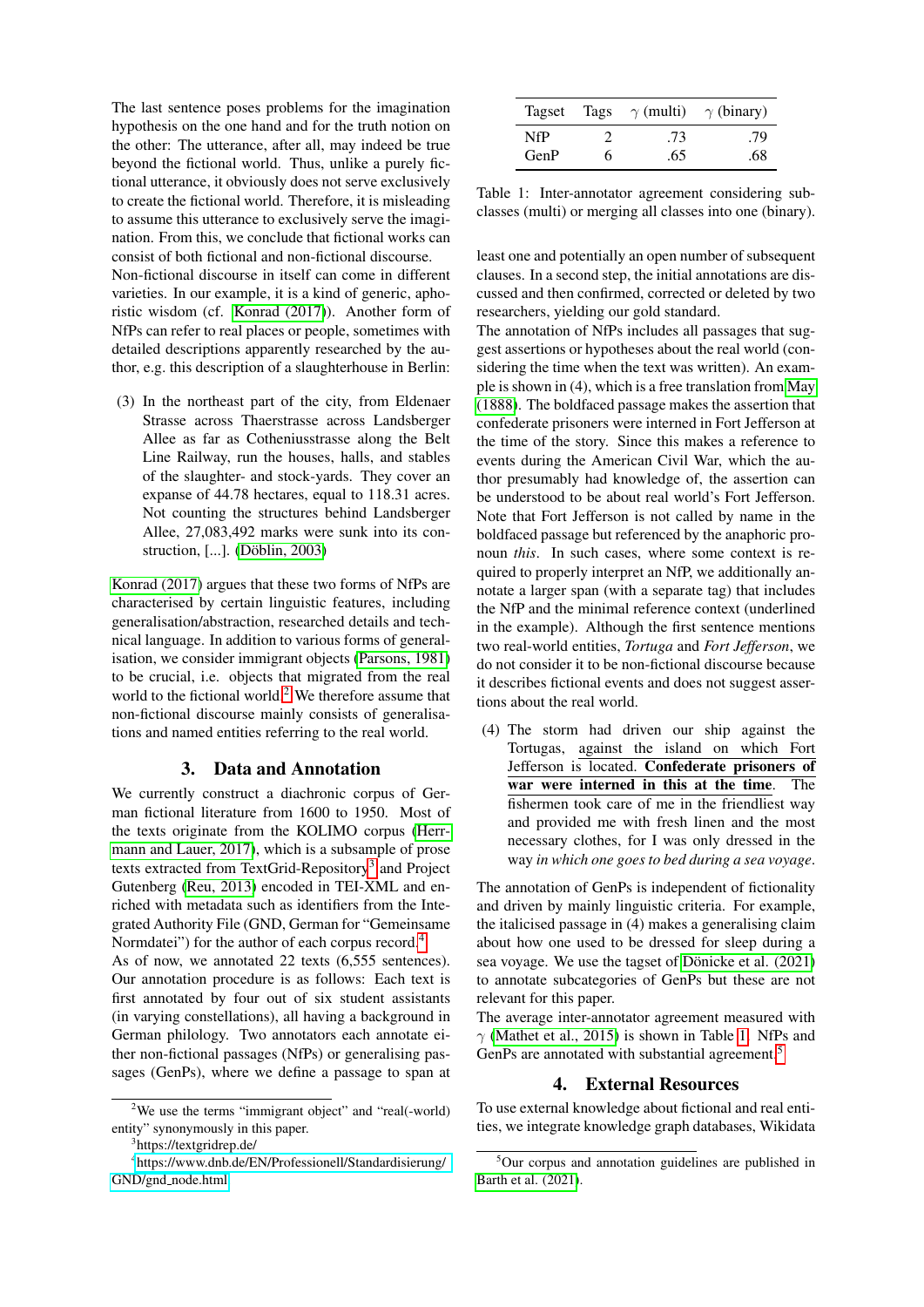and DBpedia, that can be queried via SPARQL.

#### 4.1. Wikidata

Wikidata is a free, multilingual, collaborative and open knowledge base developed by the Wikimedia Foundation that can be read and edited by both humans and machines.<sup>[6](#page-2-1)</sup> Wikidata was launched in 2012 (Vrandečić and Krötzsch, 2014) and currently holds more than 97 million items. It consists mainly of items with a label (name), their description and aliases (alternative names). The structure of the data is the following: item – property – value, e.g. *Harry Potter* [\(Q3244512\)](https://www.wikidata.org/wiki/Q3244512) – *instance of* [\(P31\)](https://www.wikidata.org/wiki/Property:P31) – *literary character* [\(Q3658341\)](https://www.wikidata.org/wiki/Q3658341) or *Globe Theatre* [\(Q272434\)](https://www.wikidata.org/wiki/Q272434) – *located in the administrative territorial entity* [\(P131\)](https://www.wikidata.org/wiki/Property:P131) – *London Borough of Southwark* [\(Q730706\)](https://www.wikidata.org/wiki/Q730706). This structure corresponds to the graph format (semantic triples: Subject – Predicate – Object) and can be queried using a SPARQL query service that Wikidata provides.

## 4.2. DBpedia

DBpedia is a community-based platform that aims to extract structured information from Wikipedia articles so that Semantic Web techniques can be employed such as SPARQL queries or an interlinking of datasets [\(Auer et al., 2007\)](#page-4-5). The DBpedia dataset currently consists of 850 million facts  $(RDF$  triples)<sup>[7](#page-2-2)</sup> and it is interlinked with several open datasets from a wide range of domains such as lexical resources (WordNet), spatial knowledge bases (Geonames, LinkedGeoData), social networks (FOAF), literary resources (Project Gutenberg), and other encyclopedias (Wikidata).

## 5. Metadata Extraction and Enrichment

Based on the GND-identifier for a work's author within the KOLIMO corpus, we identify the author's Wikidata entry and, if existent, the Wikidata entry of the current text that we process. We employ this metadata later for the classification of fictionality and the linking of Wikidata entries to named entities, which is why we developed an own metadata structure to store and process metadata from the original corpus and own enrichments – enriched metadata can be, furthermore, serialised back to TEI-XML format.

## <span id="page-2-0"></span>6. Entity Classification and Linking

We parse our texts with spaCy, which also contains a named entity (NE) recogniser. $8$  The NE recogniser assigns the labels PER, LOC, ORG and MISC to denote persons, locations, organisations and miscellaneous, respectively. We also use an advanced version of [Krug](#page-5-12) [et al. \(2015\)](#page-5-12)'s algorithm for coreference resolution on all noun phrases, including NEs.

Building on the preprocessing, we aim to solve two tasks: 1) determine if an NE is fictional or real and

2) assign a specific Q-identifier from Wikidata to the NE. For now, we only consider NEs tagged as PER or LOC, because persons and locations are the most relevant categories in novels, while organisations and miscellaneous are less common. In a first step, we create a set of variant forms for each NE and request information about them via the SPARQL interface of Wikidata and DBpedia. Beside the form of the NE that appears in the text, we add a variant based on the longest men-tion in the NE's coreference chain.<sup>[9](#page-2-4)</sup> Furthermore, we add variants to queries by constructing the nominative form for NEs in genitive case, deleting function words using part-of-speech tags, considering only tokens with the suffix *-isch* (that might indicate locations) and normalising old spelling by substituting the *ß*-ligature.

To identify and differentiate PER entities (PERs), we check if one of the queried variants equals or is part of a description or an alias of an item (subject) that has an *instance of* property [\(P31\)](https://www.wikidata.org/wiki/Property:P31) corresponding with an item (object) that we regard as either fictional or real. Relevant fictional items are among others *literary character* [\(Q3658341\)](https://www.wikidata.org/wiki/Q3658341) and *fictional human* [\(Q15632617\)](https://www.wikidata.org/wiki/Q15632617). Real items correspond especially with an instance of *human* [\(Q5\)](https://www.wikidata.org/wiki/Q5). Since querying a large amount of *human* items exceeds the Wikidata API, we query DBpedia for *foaf:Person* entries that are supplied by a Wikidata identifier that has an *instance of* relation to the Wikidata item *human*. We further regard certain realworld concepts as immigrant objects, e.g. mythological PERs such as god in monotheistic religions (inter alia: [Q190,](https://www.wikidata.org/wiki/Q190) [Q2095353,](https://www.wikidata.org/wiki/Q2095353) [Q2155501,](https://www.wikidata.org/wiki/Q2155501) [Q825,](https://www.wikidata.org/wiki/Q825) [Q5576009\)](https://www.wikidata.org/wiki/Q5576009) or Greek deities [\(Q22989102,](https://www.wikidata.org/wiki/Q22989102) [Q878099\)](https://www.wikidata.org/wiki/Q878099). Besides the direct identification of Wikidata items corresponding to the set of queries, we utilise Wikidata entries for author and work from our enriched metadata record to identify and scrape the Wikipedia article of the current text. If literary characters do not have an own Wikidata entry to link them, we can instead identify them within the Wikipedia article. In this case, no linking is applied, but corresponding PERs will be classified as fictional. The Wikidata property that helps identify real locations the best is *coordinate location* [\(P625\)](https://www.wikidata.org/wiki/Property:P625). If a query that contains this property does not yield any results, other properties are used: *located in the administrative territorial entity* [\(P131\)](https://www.wikidata.org/wiki/Property:P131), *located in or next to body of water* [\(P206\)](https://www.wikidata.org/wiki/Property:P206), *located in time zone* [\(P421\)](https://www.wikidata.org/wiki/Property:P421), *country* [\(P17\)](https://www.wikidata.org/wiki/Property:P17), *area* [\(P2046\)](https://www.wikidata.org/wiki/Property:P2046), *significant place* [\(P7153\)](https://www.wikidata.org/wiki/Property:P7153) and *located in the statistical territorial entity* [\(P8138\)](https://www.wikidata.org/wiki/Property:P8138). The search is conducted among labels of Wikidata items first, and if it yields no results— continues among aliases of item labels.

The collected Wikidata entries serve as candidates for which we extract features for the classification of fictionality and the entity linking. These features are based on the requests for the query variants and the enriched metadata. Thereupon, we apply a scoring sys-

<span id="page-2-1"></span><sup>6</sup> [https://www.wikidata.org/wiki/Wikidata:Main](https://www.wikidata.org/wiki/Wikidata:Main_Page) Page

<span id="page-2-3"></span><span id="page-2-2"></span><sup>7</sup> <https://www.dbpedia.org/blog/snapshot-2021-12-release> 8 <https://spacy.io/api/entityrecognizer>

<span id="page-2-4"></span> $9$ This variant consists of nominal phrases including adjectives and strips other tokens (like verbs, pronouns etc.).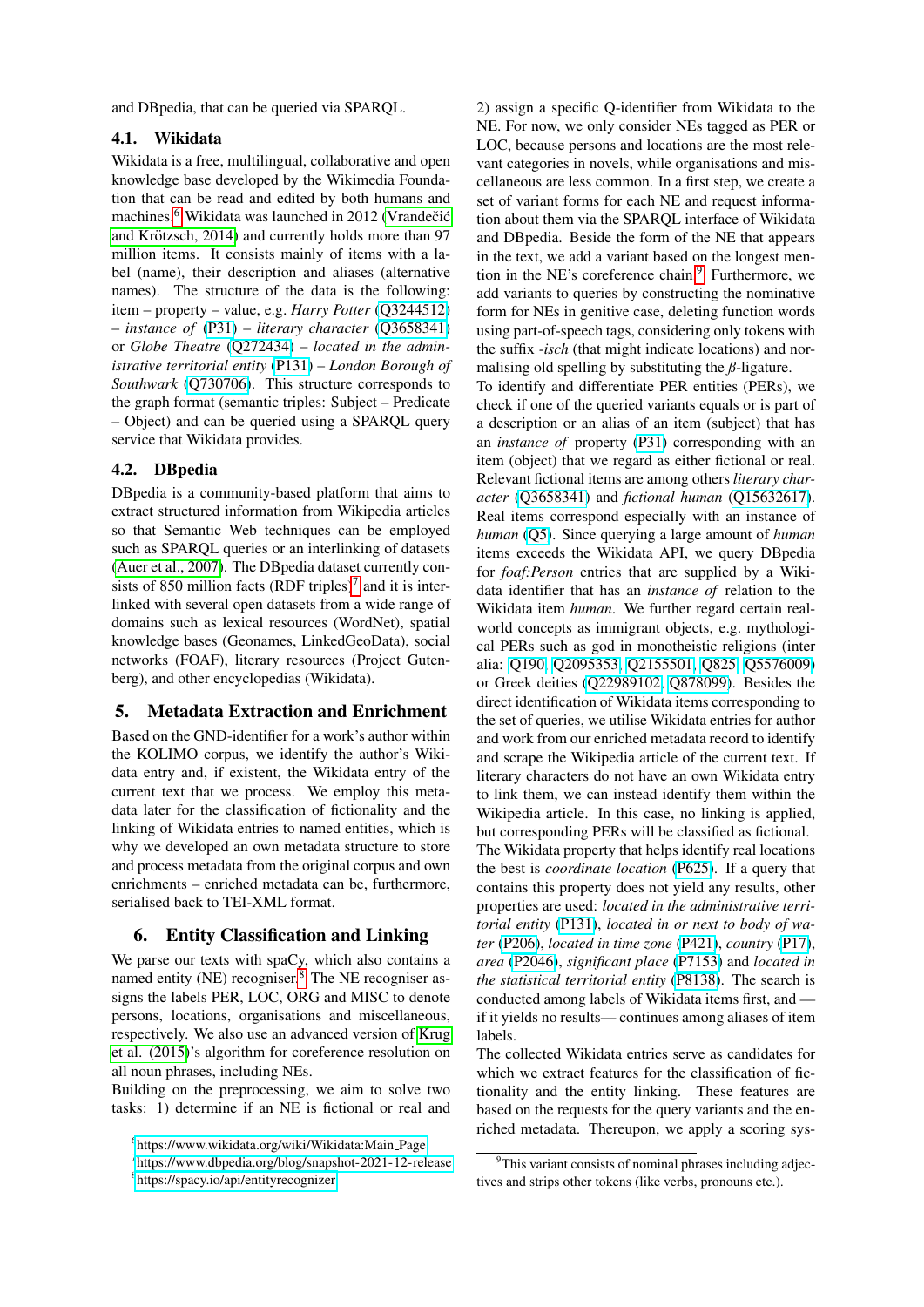| Type Tot. | Fict.                                                        | Real None A. | Link. A. |  |
|-----------|--------------------------------------------------------------|--------------|----------|--|
|           | PER 149 125 (.84) 6 (.04) 18 (.12) .97 8 (.06) .75           |              |          |  |
|           | LOC $90 \t19(.21) \t36(.40) \t35(.39) \t.62 \t46(.84) \t.43$ |              |          |  |
|           | both 239 144 (.60) 42 (.18) 53 (.22) .87 54 (.29) .48        |              |          |  |

<span id="page-3-1"></span>Table 2: Evaluation of classified and linked NEs: total number of NEs; number (percentage) of fictional / real / incorrectly recognised NEs; accuracy for classifying fictional and real NEs; number (percentage) of linked fictional and real NEs; accuracy for linking NEs.

|      |                   |                  |                   | Type Gold P. R. F1 Link. A.                      |     |
|------|-------------------|------------------|-------------------|--------------------------------------------------|-----|
|      |                   |                  |                   | PER Fict. 1.00 .97 .98 .02 .00                   |     |
|      | Real              |                  |                   | $.60 \quad 1.00 \quad .75 \quad 1.00 \quad 1.00$ |     |
| LOC  | Fict. .45 .47 .46 |                  |                   |                                                  |     |
|      |                   | Real .71 .69 .70 |                   | .69                                              | .80 |
| hoth | Fict.             | .92              | $.90 \quad .91$   |                                                  |     |
|      | Real              |                  | $.69$ $.74$ $.71$ | .74                                              | -84 |
|      |                   |                  |                   |                                                  |     |

<span id="page-3-2"></span>Table 3: Evaluation separated by fictionality status (as labelled in the gold standard): precision / recall / F1 for classifying NEs; percentage of linked NEs; accuracy for linking NEs.

tem for both tasks that weights indicators for either fictional or real items and assigns a Wikidata entry if possible. For PERs, the scoring considers the amount fictional and real items that have an *instance of* relation to the entry candidate. If an entry candidate is *instance of human* or is associated with other figurative concepts of the real world, the Wikidata sitelinks are applied in an item-class-adjusted manner to estimate the importance of this Wikidata entry. The higher scoring value for fictional or real determines the fictionality classification and if the corresponding Wikidata entry candidate holds a defined minimal value of sitelinks it will be linked to the NE. For LOCs, the scoring relies on sitelinks as well as the NE's context (its clause), which we compare with the Wikidata description of an entry candidate. The minimal amount of sitelinks to accept a linking can be lower for locations since locations seem less interlinked than persons or fictional characters.

## 7. Evaluation and Analysis

<span id="page-3-0"></span>We test our classifier on one text from our corpus— [Fontane \(2012\)](#page-4-6)—where we manually classified each LOC and PER (as found by the NE recogniser) as fictional or real and compared the manual annotation with the automatic one. As Table [2](#page-3-1) shows, 239 entities are recognised in the text, from which we labelled 60% as fictional and 18% as real. The remaining 22% constitute errors by the NE recogniser, which we exclude from the evaluation. From the correctly recognised NEs, 87% are correctly classified as fictional or real, including all 6 real persons; 29% are linked to a Wikidata entry, where 48% of the links are correct. We achieve

|                |     | $RE$ GenP $RE \cup GenP$ RE $\cap GenP$ |     |
|----------------|-----|-----------------------------------------|-----|
| $P(x NfP)$ .14 | .72 | .78                                     | .08 |
| $P(NfP x)$ .15 | .29 | .23                                     | .68 |

<span id="page-3-3"></span>Table 4: Observed probabilities for cooccurrences of NfPs with immigrant objects (REs) and/or GenPs, based on 10 texts of our corpus.

higher accuracies for PERs than for LOCs in both tasks. Table [3](#page-3-2) shows separate results for fictional and real entities. Overall, fictional and real entities are identified with 91% and 71% F1, respectively. 74% of the real entities are linked to a Wikidata entry, where 62% of the links are correct. On the other hand, we do not link fictional LOCs to a Wikidata entry so far. For fictional PERs there are no NEs in the text that have a Wikidata entry and therefore no fictional PERs that should be linked. The accuracy for only correct links would therefore be 0/0=NaN (not 100%). Still, 2 fictional PERs are incorrectly linked to a Wikidata entry, which produces an accuracy of 0/2=0%.

Table [5](#page-4-7) presents the results for the fictionality classification and the NE linking. For PERs, we correctly identify historic entities such as "Fiedrich Wilhelms IV" (Frederick William IV; [Q57180\)](https://www.wikidata.org/wiki/Q57180) for which the alternative spellings help to formulate a query including the nominative ("Wilhelm"). Furthermore, simple forenames like Dubslav (the main character) can be identified as characters of the novel through Wikipedia scraping based on enriched metadata. "Berlin" [\(Q64\)](https://www.wikidata.org/wiki/Q64) is correctly recognised as an instance of real location in text. Although multiple entities with this label are found on Wikidata, the number of sitelinks helps to assign it to the correct one as capital of Germany. "Schloß Stechlin" is a fictional castle. Even though the spelling was adapted to the modern grammar for a query, it could not be found among real locations on Wikidata, correctly so. Interestingly, the NE "Stechlin" appears multiple times in the novel: as a real lake, a fictional village, the main character by his surname and as a family name that is not linked to any entity, which poses a lot of problems to the NE recogniser and for disambiguation of the entities existing in the real world. The evaluation results suggest that the entity-level fictionality classification works adequately enough to perform a quantitative analysis of non-fictionality on the passage level in our corpus. Our hypothesis from Section [2](#page-0-1) is that NfPs are usually generalising or contain a real entity (RE). The first row in Table [4](#page-3-3) shows that indeed 72% NfPs (including the minimal reference context) overlap with a GenP, 14% contain an RE, and 8% do both. Returning all passages overlapping with an RE or GenP, would correctly find 78% of the NfPs. However, as the second row in Table [4](#page-3-3) shows, both REs and GenPs occur far more often in purely fictional than in non-fictional passages, $10$  which means that the returned

<span id="page-3-4"></span> $10$ Since we do not annotate "purely fictional passages", we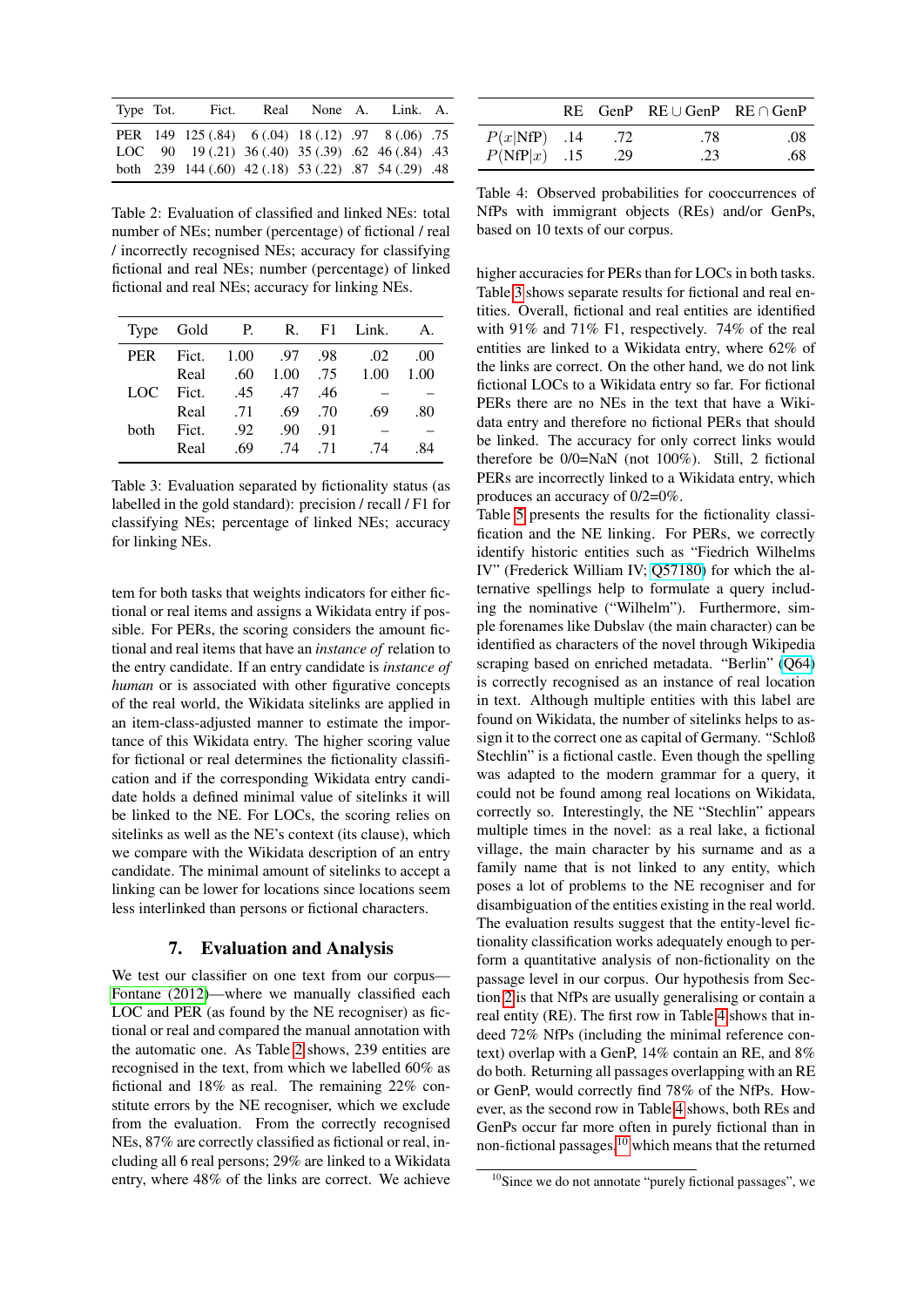| Named<br>Entity             | Entity<br>Type | <b>Oueries</b>                                                                                                  | Count | Real  | Wikidata<br>item | Wikidata<br>Description                               | <b>Sitelinks</b> |
|-----------------------------|----------------|-----------------------------------------------------------------------------------------------------------------|-------|-------|------------------|-------------------------------------------------------|------------------|
| 'Friedrich<br>Wilhelms IV.' | <b>PER</b>     | {'Friedrich Wilhelms IV.',<br>'Friedrich Wilhelm IV.',<br>'Regierungsantritt Friedrich<br>Wilhelms IV.', $[]$ } |       | True  | O57180           | King of Prussia<br>$(1795-1861)$                      | 65               |
| 'Dubslav'                   | <b>PER</b>     | {'Dubslav', 'Regiment'}<br>Garde du Corps'}                                                                     | 10    | False | None             | None                                                  | None             |
| 'Berlin'                    | LOC            | ${P\text{Berlin'}}$                                                                                             | 2     | True  | Q64              | federal state, capital and<br>largest city of Germany | 410              |
| 'Schloß Stechlin'           | LOC            | {'Schloß Stechlin',<br>'Schloss Stechlin'}                                                                      |       | False | None             | None                                                  | None             |

<span id="page-4-7"></span>Table 5: Examples of PER and LOC NEs in Theodor Fontane's *Der Stechlin* with query variants for Wikidata and query results (item, description, sitelinks)

passages still have to be filtered to get a good precision.

#### 8. Conclusion and Future Work

We observe that the spaCy model recognises a solid number of named entities, but also makes a considerable number of mistakes. We plan to evaluate the NE recogniser used in spaCy on the domain of fictional literature. So far, we excluded wrongly recognised NEs from the analysis, in the future, we will also consider those NEs that were missed by the model. The mistakes are likely caused by the fact that the spaCy model was trained on data from a different domain, namely Wikipedia articles. For comparison, [Jannidis](#page-5-13) [et al. \(2015\)](#page-5-13) report a performance decrease of 65% Fscore and as much as 74% recall for a system trained on newspaper texts and applied to a corpus of German novels, while precision remains similar. Therefore, we plan to adapt the existing NE recogniser for characters in fiction $11$  by extending it to locations.

We have seen that 78% of non-fictional passages contain either a real-world entity or a generalisation. While this paper presents methods for the identification of real entities, $12$  the identification of generalising statements (e.g. Friedrich et al.  $(2016)$ , Gödeke et al. (to appear)) and the combination of both into a passage-level fictionality recogniser constitute another task which we have to solve in the future.

#### 9. Acknowledgements

Our special thanks go to our fellow members of the MONA project group, who were actively involved in developing the foundations of this work: Benjamin Gittel, Anke Holler, Caroline Sporleder, and Anna Weimer. We further thank our student assistants for their engagement, and the anonymous reviewers for their valuable comments. This work is funded by the

Deutsche Forschungsgemeinschaft (DFG, German Research Foundation) – 424264086 (Barth, Varachkina) and Volkswagen Foundation (Dönicke, Gödeke).

#### 10. Bibliographical References

- <span id="page-4-5"></span>Auer, S., Bizer, C., Kobilarov, G., Lehmann, J., Cyganiak, R., and Ives, Z. (2007). Dbpedia: A nucleus for a web of open data. In *The semantic web*, pages 722–735. Springer.
- <span id="page-4-4"></span>Barth, F., Dönicke, T., Gittel, B., Gödeke, L., Hofmann, A. M., Holler, A., Sporleder, C., and Varachkina, H. (2021). MONACO: Modes of narration and attribution corpus. [https://gitlab.gwdg.de/mona/](https://gitlab.gwdg.de/mona/korpus-public) [korpus-public.](https://gitlab.gwdg.de/mona/korpus-public)
- <span id="page-4-0"></span>Chu, C. X., Razniewski, S., and Weikum, G. (2020). ENTYFI: A system for fine-grained entity typing in fictional texts. In *Proceedings of the 2020 Conference on Empirical Methods in Natural Language Processing: System Demonstrations*, pages 100– 106, Online, October. Association for Computational Linguistics.
- <span id="page-4-1"></span>Currie, G. (1990). *The nature of fiction*. Cambridge University Press.
- <span id="page-4-3"></span>Dönicke, T., Gödeke, L., and Varachkina, H. (2021). Annotating quantified phenomena in complex sentence structures using the example of generalising statements in literary texts. In *Proceedings of the 17th Joint ACL - ISO Workshop on Interoperable Semantic Annotation*, pages 20–32, Groningen, The Netherlands (online), June. Association for Computational Linguistics.
- <span id="page-4-2"></span>Döblin, A. (2003). *Berlin Alexanderplatz. The story of Franz Biberkopf [1929]. Translated by Eugene Jolas*. Continuum.
- <span id="page-4-6"></span>Fontane, T. (2012). Der Stechlin. In *TextGrid Repository*. Digitale Bibliothek.
- <span id="page-4-10"></span>Friedrich, A., Palmer, A., and Pinkal, M. (2016). Situation entity types: automatic classification of clauselevel aspect. In *Proceedings of the 54th Annual Meeting of the Association for Computational Linguistics (Volume 1: Long Papers)*, pages 1757–1768,

treat REs and GenPs that do not overlap with an NfP as purely fictional passages for the calculation.

<span id="page-4-9"></span><span id="page-4-8"></span><sup>11</sup><https://github.com/MarkusKrug/NERDetection>

 $12$ Our implementation is available at [https://gitlab.gwdg.](https://gitlab.gwdg.de/mona/pipy-public/-/releases/v2.0) [de/mona/pipy-public/-/releases/v2.0.](https://gitlab.gwdg.de/mona/pipy-public/-/releases/v2.0)